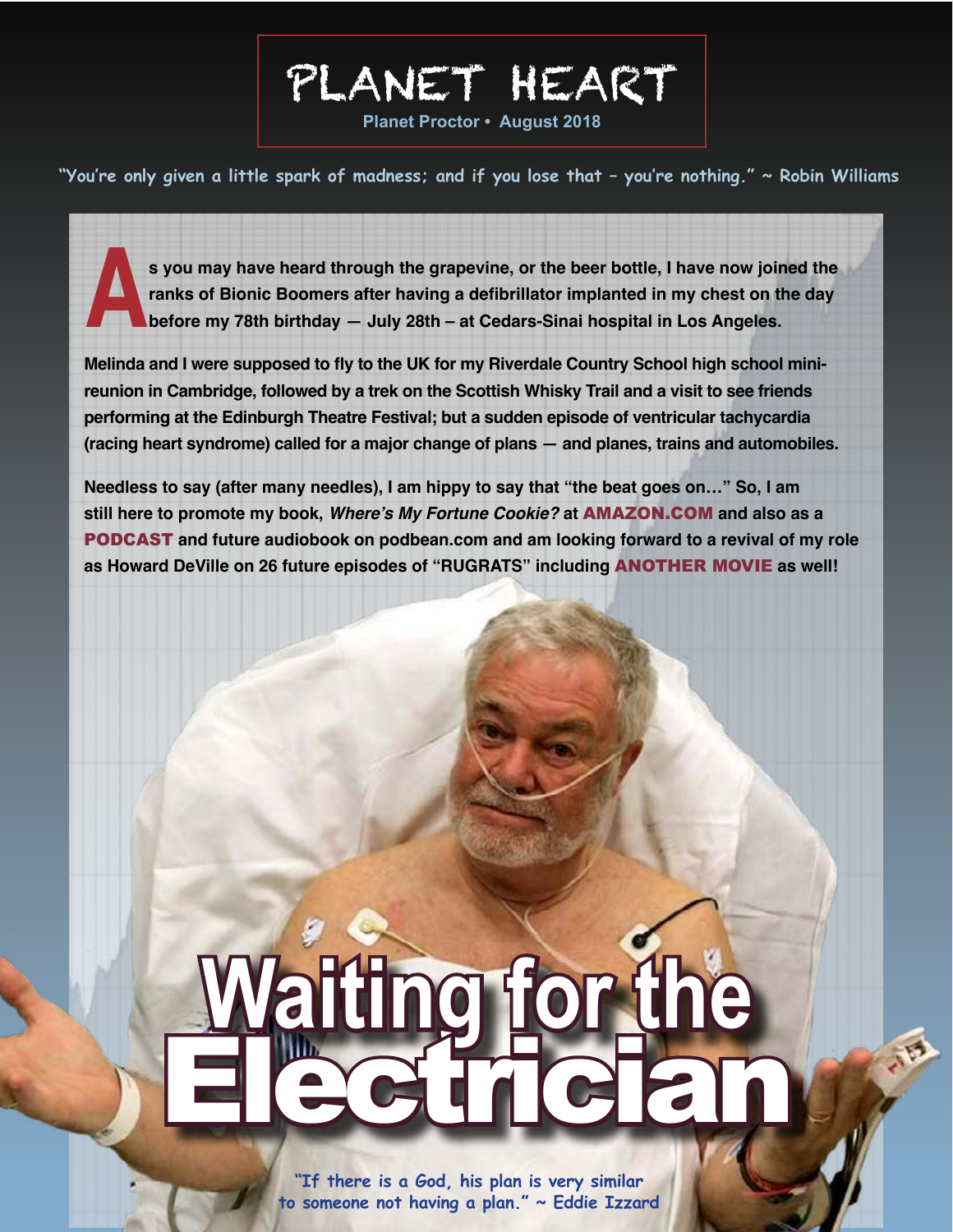

**The record of my shocking story**

**Dr. Mok draws more than blood!**

> **My Birthday Pre-op Nurse**

00052201 **CEDARS-SINA! Clinical Nurse III OR/Anesthesia Emmylou Harris, RN,BSN** 

n *CONTINUED*



**My pee bottle and my favorite nurse**

**78th Birthday at Cedars**

> **A visit from Jamie and two of my beautiful nurses**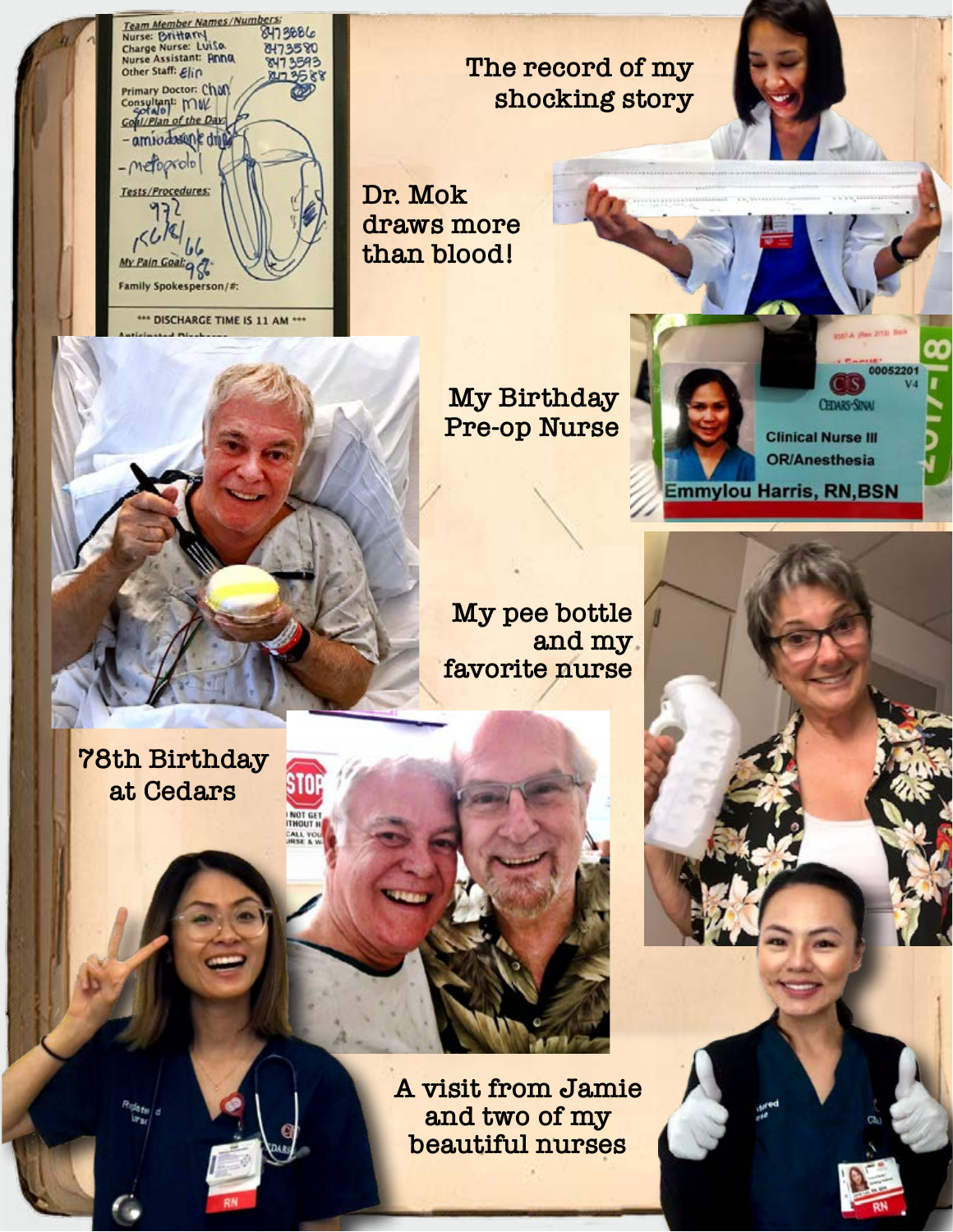# THIS ONE'S FOR HARRY

**THIS IS A JOKE I WOULD HAVE EITHER HEARD**<br>**THIS IS A JOKE I WOULD HAVE EITHER HEARD**<br>trom **Harry** (the Hat) **Anderson**, or I'd be calling him<br>up to tell it to him. I miss him every day. Here it is: from **Harry** (the Hat) **Anderson**, or I'd be calling him up to tell it to him. I miss him every day. Here it is:

A man walks into a bar, notices a very large jar on the counter, and sees that it's filled to the brim with \$10 bills. He guesses there must be at least ten thousand dollars in it, so he approaches the bartender and asks, "What's with the money in the jar?"

"Well, you pay \$10, and if you pass three tests, you get all the money in the jar and the keys to a brand-new Lexus." The man certainly isn't going to pass this up, so he asks, "What are the three tests?"

"You have got to pay first," says the bartender. "That's the rules." So the guy gives the bartender 10 bucks which he stuffs into the jar. "Okay," says the bartender, "Here's what you need to do: First - You have to drink a whole quart of tequila in 60 seconds or less, and you can't make a face while doing it. Second - there's a pit bull chained in the back with a bad tooth. You have to remove that tooth with your bare hands. Third - there's a 90-year-old lady upstairs who's never had sex. You have to take care of that problem."

The man is stunned! "I know I paid my \$10 - but I'm not an idiot! You'd have to be nuts to drink a quart of tequila and then do all those other things!"

"Your call," says the bartender, "but, your money stays where it is."

But as time goes on, the man has a few more drinks and finally says, "Where's the damn tequila?!" He grabs the bottle with both hands and drinks it as fast as he can, tears streaming down both cheeks – but he doesn't make a face - and he finishes it in 58 seconds!

Next, he staggers out the back door where he sees the pit bull chained to a pole; and soon, the patrons in the bar hear loud growling, screaming, and sounds of a terrible fight – then, nothing but silence! And just when they think that the man must surely be dead, he staggers back into the bar, his clothes ripped to shreds and bleeding from bites all over his body.

"Now," he drunkenly says, "where's that old woman with the bad tooth?"

"The two most common elements in the universe are hydrogen and stupidity." **~ Harlan Ellison**

#### HEAVEN KNOWS

**SPACE TORMY DANIELS AND QUEEN ELIZABETH WENT**<br>to the Pearly Gates on the same day. They both<br>met with an angel to find out if they would be<br>admitted to Heaven. The angel said: "Unfortunately. to the Pearly Gates on the same day. They both met with an angel to find out if they would be admitted to Heaven. The angel said: "Unfortunately, there's only one space available in Heaven today so I must decide which one of you will be admitted."

The angel asked Stormy if there was some particular reason why she should go to Heaven. Stormy took off her top and said: "Look at these, they're the most perfect breasts God ever created, and I'm sure it will please God to be able to see them every day for all eternity."

The angel thanked Stormy, and asked Her Majesty, Queen Elizabeth the same question. The Queen walked over to a toilet, pulled the lever and flushed it without saying a word. The Angel immediately said: "Okay, your Majesty, you may go into Heaven."

Stormy was outraged and asked, "What was that all about? I showed you two of God's own perfect creations and you turned me down. She simply flushed a commode and she got admitted to Heaven! Would you explain this to me?"

"Sorry, Stormy," said the Angel, "but even in Heaven, a royal flush beats a pair, no matter how big they are."

> "Adam and Eve: the first people to not read the Apple terms and conditions." **~ Church signboard**

# SILVER STATEMENTS

**INTERNATED MY CAR HORN TO GUNSHOT**<br>sounds. People get out of the way much faster now.<br>You know that tingly little feeling you get when you<br>really like someone? That's common sense leaving your **RECENTLY CHANGED MY CAR HORN TO GUNSHOT** sounds. People get out of the way much faster now. You know that tingly little feeling you get when you body. Didn't make it to the gym today. That makes five years in a row. Old age is coming at a really bad time.

> You don't have gray hair, you have "wisdom highlights." When I was a child I thought "Nap Time" was a

**HARRY HUMOR Let's hear it for 'The Hat.'** punishment. Now as a grownup, it feels like a small vacation. The biggest lie I tell myself is: "I don't need to write that down, I'll remember it." If God wanted me **n** CONTINUED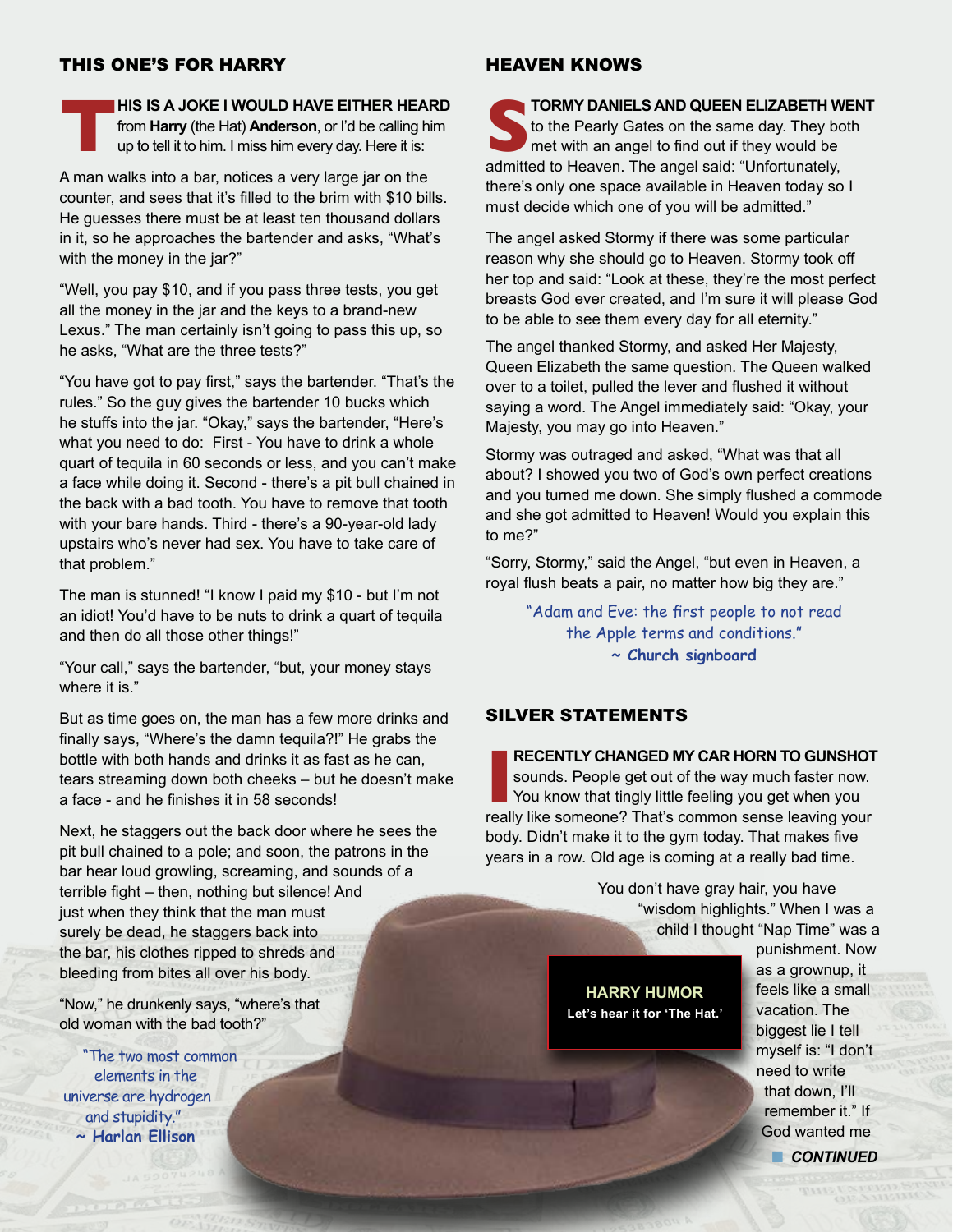to touch my toes, He would've put them on my knees, yes?

Last year I joined a support group for procrastinators. We haven't met yet. Why do I have to press one for English, when you're just going to transfer me to someone I can't understand anyway? Of course, I talk to myself; sometimes I need expert advice.

Actually, I'm not complaining because I am a Senager – senior teenager. I have everything I wanted as a teenager, only 60 years later. I don't have to go to school or work. I get an allowance every month. I have my own pad. I don't have a curfew. I have a driver's license and my own car, and the people I hook up with are not scared of getting pregnant. And I don't have acne! Life is great.

I have more friends I should send this to, but right now I can't remember their names, and I'm wondering…did I send this to you, or did you send it to me?

> "There seems to be some perverse human characteristic that likes to make easy things difficult." **~ Warren Buffett**

## TO THE POINT

**AN APHORISM IS A SHORT, POINTED SENTENCE**  that expresses a wise or clever observation or a general truth. Here we go:

The nicest thing about the future is that it always starts tomorrow. Money will buy a fine dog but only kindness will make him wag his tail. If you don't have a sense of humor you probably don't have any sense at all. Seat belts are not as confining as wheelchairs. A good time to keep your mouth shut is when you're in deep water.

How come it takes so little time for a child who is afraid of the dark to become a teenager who wants to stay out all night? Business conferences are important because they demonstrate how many people a company can operate without. Why is it that at school reunions you feel younger than everyone else looks? Stroke a cat and you will have a permanent job.

No one has more driving ambition than the teenage boy who wants to buy a car.

There are no new sins; the old ones just get more publicity. There are worse things than getting a call for a wrong number at 4 am; for example, it could be the right number. No one ever says "It's only a game" when their team is

winning. Be careful about reading the fine print, there's no way you're going to like it. The trouble with bucket seats is that not everybody has the same size bucket.

Do you realize that, in about 40 years, we'll have thousands of old ladies running around with tattoos? Money can't buy happiness but somehow it's more comfortable to cry in a Jaguar than in a Ford.

After 60 if you don't wake up aching in every joint, you're probably dead. Always be yourself because the people that matter don't mind and the ones that mind don't matter. Life isn't tied with a bow but it's still a gift.

And remember, "Politicians and diapers should be changed often and for the same reason…"

> "Only dead fish go with the flow." **~ Phil's Phunny Phacts**

# THIS IS A PISSER

**THE WO NUNS ARE MOTORING IN RURAL IRELAND.**<br>
They run out of petrol. They only have a bed pan to<br>
use for a container, so they go, fetch petrol, bring it<br>
back to the auto, and begin filling the petrol out of the pan They run out of petrol. They only have a bed pan to use for a container, so they go, fetch petrol, bring it into the auto.

An Irishman opens his window, looks out on the scene and says, "Ladies, I hate your religion, I loathe your Pope...but I have to admire your faith."



"A Happy Home is one in which each spouse grants the possibility that the other might be right, though neither believes it." **~ Don Fraser**

**n** CONTINUED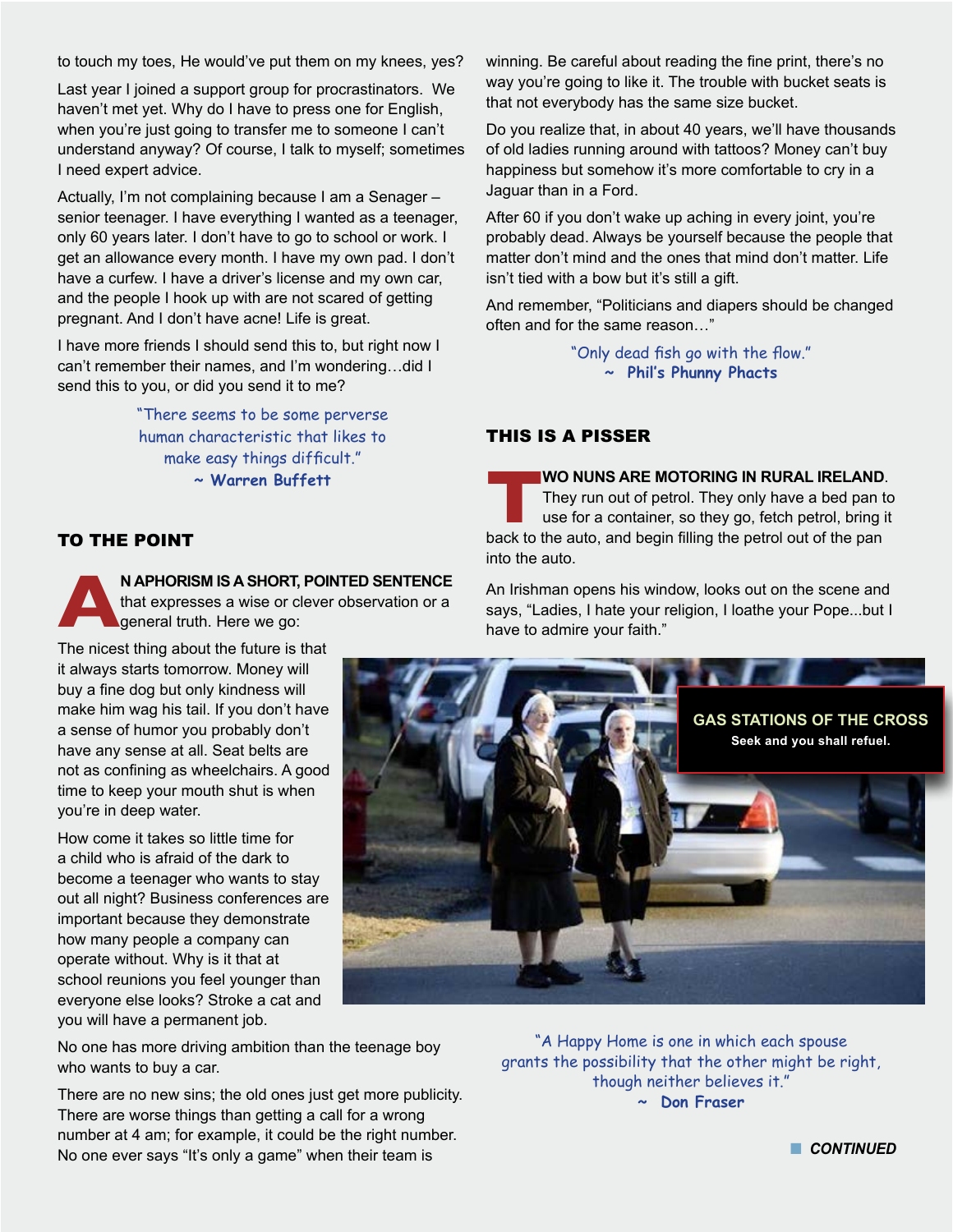## CAKE OR DEATH?

**A**<br>**A**<br>**A** Amazon, and he's fiying across the wilds of the<br>Amazon, and he's forced to crash land in the<br>jungle. He climbs out of the plane, starts walking, and out of fuel as he's flying across the wilds of the Amazon, and he's forced to crash land in the suddenly hundreds of screaming savages come running out of the dense forest and surround him, chanting and grunting and madly waving their spears. He says to himself, "I'm fucked."

Just then a deep voice bellows into his ear from the heavens and says, "You're not fucked. Grab the spear of the closest native and run it through their chief's heart."

He reaches over, grabs the spear out of the hands of the closest warrior, runs over to the guy in the tribe with the most feathers in his headdress (obviously their chief) and lunges the spear deep into his chest right where his heart is!

The deep voice says, "Now you're fucked."

"Bravery is to defend yourself from another, and humanity is to defend the other from yourself." **~ Montenegrin General Marko Miljanov Popovic**

# BROKEN NEWS

**INHERITED VENTRICULAR TACHYCARDIA FROM**  my mom, **Audre**, but my personal problems only manifested a month ago, resulting in the implantation



of a defibrillator at Cedars-Sinai — which luckily (or unluckily) kicked in a few days ago at a birthday celebration dinner with my **Boomers on a Bench** and heart-and-liver transplant partner, **Jamie Alcroft** and his *I Tonya* icechoreographer wife, **Sarah Kawahara**, arranged by my darling wife Melinda.

It was not fun being jolted by my implant over a period

of FOUR MINUTES, during which time I never lost consciousness, but here I am, still alive to write about it and to give hope to others with a similar condition…

I am sending this tonight after a consultation with my cardiologist who has put me on a new drug regime which we hope will prevent a reoccurrence of that painful but life-saving episode last Monday, resulting in two days at Providence Hospital in nearby Burbank. (All my doctors have been amazing, and the nurses as well.)

> Just because you're offended doesn't mean you're right." **~ Ricky Gervais**

# GET AWAY!

*Actual travel complaints:*

**1999 Marken in Spain, there were too many Spanish people there: the receptionist spoke Spanish, the food was Spanish – no one tole<br>us that there would be so many foreigners!** people there: the receptionist spoke Spanish, the food was Spanish – no one told us that there would be so many foreigners!

"The roads were uneven and bumpy, so we could not read the local guide book during the bus ride to the resort; and because of this, we were unaware of many things that would have made our holiday more fun, like where the brochure said that there was a fully equipped kitchen, there was no egg-slicer in the drawers!

"I compared the size of our one-bedroom suite to our friends' three-bedroom and ours was significantly smaller. Also, the brochure stated there were 'No hairdressers

**SIGNING FOR IT A monitored Victory …**  at the resort.' We're trainee hairdressers and we think they knew and made us wait longer for service.

"We found the sand was not like the sand described in the

brochure, which shows the sand as white, but it was more yellow. Also, they should not allow topless sunbathing on the beach as it was very distracting for my fiancé who just wanted to relax. The beach was too sandy. We had to clean everything when we returned to our room. And no one told us there would be fish in the water. The children were scared, and I was bitten by a mosquito. The brochure did not mention mosquitoes.

"I think it should be explained as well that the local convenience store does not sell proper biscuits like custard creams or ginger nuts, and it's lazy of the local shopkeepers to close in the afternoons. I often needed to buy things during 'siesta' time – this should be banned.

"Finally, we requested twin beds when we booked, but instead we were placed in a room with a king bed. We now hold you responsible and want to be re-reimbursed for the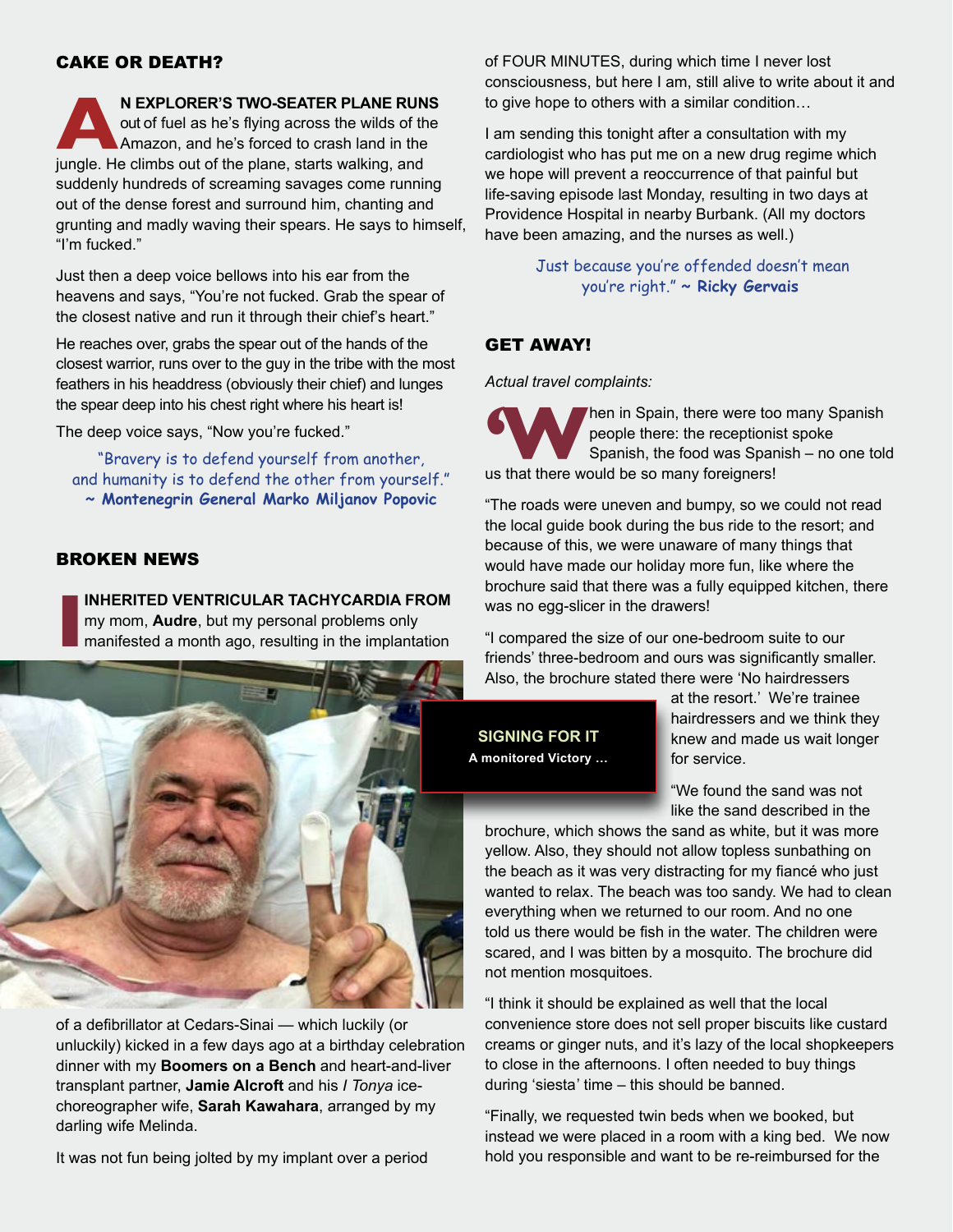fact that I became pregnant. This would not have happened if you had put us in the room that we booked.

"And, by the way, It took us nine hours to fly home to

England while it took the Americans only three hours to get home. This seems unfair."

"The great arrogance of the present is to forget the intelligence of the past." **~ Ken Burns**

# US PLUS

**WATCH FOR THESE CONSOLID-**<br> **ATCH FOR THESE CONSOLID-**<br>
Business Systems, Mary<br>
Kay Cosmetics, Fuller Brush, and W. R. ations in 2018: Hale Business Systems, Mary Grace Co. will merge and become: Hale, Mary, Fuller, Grace. Polygram Records, Warner Bros., and Zesta Crackers join forces and become: Poly Warner Cracker. 3M will merge with Goodyear and become: MMMGood.

Zippo Manufacturing, Audi Motors, Dofasco, and Dakota Mining will merge and become: ZipAudiDoDa. FedEx is expected to join its competitor, UPS, and become: FedUP. Fairchild Electronics and Honeywell Computers will become: Fairwell Honeychild. Grey Poupon and Docker Pants are expected to become: PouponPants.

Knotts Berry Farm and the National Organization of Women will become: Knott NOW!

And finally: Victoria's Secret and Smith & Wesson will merge under the new name: TittyTittyBangBang.

"Genius is full of trash." **- Herman Melville**

# BOB AND THE BLONDE

**BB** WALKED INTO A SPORTS BAR AROUND **9:58 p.m.** He sat down next to a blonde at the ba and stared up at the TV. The 10 p.m. News was coming on. The news crew was covering the story of a m 9:58 p.m. He sat down next to a blonde at the bar and stared up at the TV. The 10 p.m. News was coming on. The news crew was covering the story of a man preparing to jump from the ledge of a large building. The blonde looked at Bob and said, "Do you think he'll jump?" Bob said, "You know, I bet he'll jump." The blonde replied, "Well, I bet he won't." Bob placed a \$20 bill on the bar and said, "You're on!"

And just as the blonde placed her money on the bar, the guy on the ledge did a swan dive off the building, falling to his death. The blonde was very upset, but willingly handed her \$20 to Bob. "Fair's fair. Here's your money." Bob replied, "I can't take your money. I saw this earlier on the 5 p.m. News, so I knew he would jump."

> The blonde replied, "I did, too, but I didn't think he'd do it again." Bob took the money.

"I love deadlines. I love the whooshing sound they make as they fly by." **~ Harlan Ellison.**

# REAL FAKE NEWS

**DEATHS KEEP ON A-COMIN',** but not mine yet, so I'm able to honor **Vladimir Voinovich**, a Soviet satirist whose works I admired and who not mine yet, so I'm able to honor **Vladimir Voinovich**, a Soviet finally "escaped" for good on my birthday, July 28, at the age of 85.

His comic novel**,** *The Life and Extraordinary Adventures of Private Ivan Chonkin*, was lauded as the Soviet *Catch-22*, as written by a modern-day Gogol. It told the tale of a bumbling Red Army recruit who spent hours talking to his horse; because, "If you say the wrong thing to a person you can end up in hot water, but no matter what you say to a horse, it'll accept it."

"I wanted to be a realist," he explains, "writing about what I saw, almost like a journalist. But they said I was writing satire. I wasn't – it was just about our life, which was so absurd."

(Sound familiar?)

"The truth is not always beautiful, nor beautiful words the truth." **~ Lao Tzu**

# WHY WILLARD?

**YOU KNOW THERE ARE SOME PEOPLE**<br>you lose, (especially unexpectedly), when you<br>suddenly realize what an important role they<br>played in your life. **Mary Willard** was such a person. She you lose, (especially unexpectedly), when you suddenly realize what an important role they was an accomplished playwright, and also managed the extraordinary and ongoing career of her brilliant, funny husband, **Fred**.

But her memorable claim to fame was her amazing ability to bring together a group of talented friends and colleagues over many decades in boisterous, rowdy, generously wellcatered and loving assemblies which celebrated family events and birthdays, the Fourth of July, St. Patrick's Day and most importantly – "A Mary Willard Christmas!"

**CLICK WORDS TO OPEN** DISTRIBUTING [PRADA](https://www.youtube.com/watch?v=u1XMTLKn6RA) [ROBIN](https://www.youtube.com/watch?v=Wr9ZDDXUWUM&list=RDl2SliEAGamw) [PINK](https://www.facebook.com/dearalyne/videos/194488441235252/UzpfSTEwODgxOTcxMzEzNTQ1OTpWSzoxOTQ0ODg0NDEyMzUyNTI/) [LAB MEAT](https://www.facebook.com/ScienceNaturePage/videos/1380402768758644/UzpfSTEwMDAwMTQ3NzUyNjUzMzoxODk1MzM4MjgwNTI1NDA0/) [RINGS](https://www.youtube.com/watch?v=NYrp1tziWtg) **[RANDY](https://www.youtube.com/watch?v=k-LTRwZb35A) [HAIR](http://www.elisbergindustries.com/blog/crosswalk-the-musical-grows-some-hair)** [ME](https://www.youtube.com/watch?v=J55S38xwxnQDUCK: http://linkedin.com) [PIE ON THE PAGE](http://www.ba-bamail.com/content.aspx?emailid=30433) [PIE IN THE SKY](https://na01.safelinks.protection.outlook.com/?url=https%3A%2F%2Fwww.youtube.com%2Fembed%2F7QCYDzsQ_yM%3Frel%3D0&data=02%7C01%7C%7C4a3d56cb6b8a43d8acb008d564cdf952%7C84df9e7fe9f640afb435aaaaaaaaaaaa%7C1%7C0%7C636525758164810606&sdata=88aovycfjEu%2BwB4iyMM%2B%2B5H6jmvFZ0bsi%2ByXoxlThWE%3D&reserved=0)

PLANETCLICK